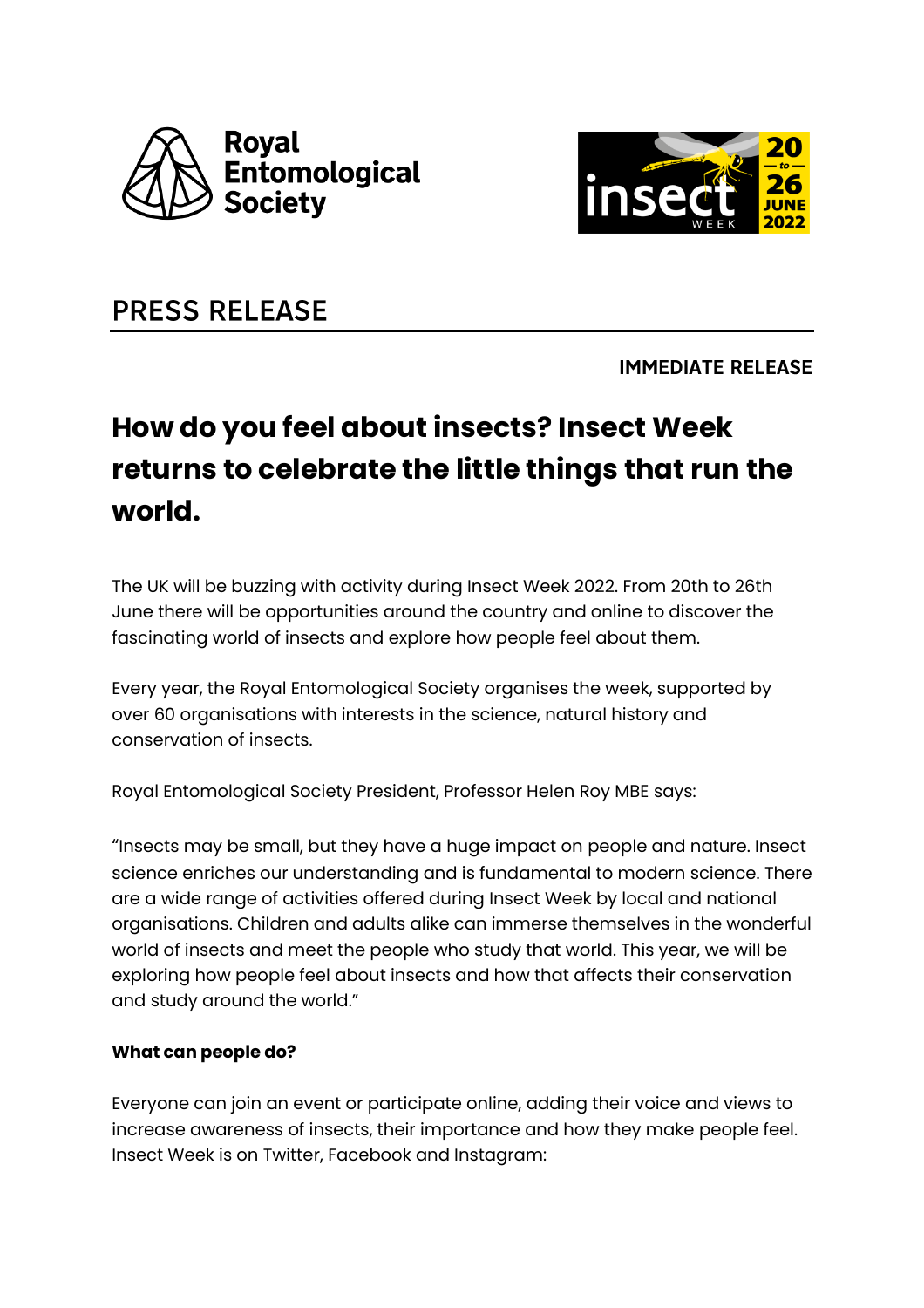[www.insectweek.co.uk](http://www.insectweek.co.uk/) Twitter: [@InsectWeek](https://twitter.com/insectweek) Facebook: *insectweek* Instagram: [@InsectWeek](https://www.instagram.com/insectweek/) #InsectWeek22 #LittleThingsThatRunTheWorld #HowDoYouFeelAboutInsects

## **What's on during Insect Week 2022?**

- **Events around the UK** there are undergrowth safaris, art exhibitions, identification courses and much more taking place during Insect Week 2022. Visit *insectweek.co.uk/events* for details.
- **International insect photography competition launches** from **Monday 20th June** until the end of October any amateur photographer from any country can submit their best three insect photographs to the hugely popular Insect Week annual photography competition. Visit [insectweek.co.uk/photography](https://www.insectweek.co.uk/photography) to see the winners from previous years and to submit entries.
- **Insect art competition** to complement the long running photography competition, we are introducing an art competition for young people **on Monday 20th June**, with three age categories and themes of 'endangered insects', 'people and insects' and 'moving insects'.
- **Perceptions of insects: Philias and Phobias' online discussion** Professor Adam Hart chairs a panel of experts on **Tuesday 21 June** to discuss how insects are portrayed in society and how that affects how we feel and talk about insects. Join the discussion by visiting: rovensoc.co.uk/perceptions[of-insects-philias-and-phobias](https://www.royensoc.co.uk/perceptions-of-insects-philias-and-phobias/)
- **Big Bang Fair** the Royal Entomological Society will have an exhibit exploring insects and entomology, from **Wednesday 22nd to Friday 24th June** at the UK's biggest celebration of STEM for young people, at The NEC in Birmingham. the bigbang.org.uk/the-big-bang-fair/what-s[on/exploring-insects-entomology-royal-entomological-society/](https://www.thebigbang.org.uk/the-big-bang-fair/what-s-on/exploring-insects-entomology-royal-entomological-society/)
- Insects: A Very Short Introduction by Professor Simon Leather will be released on **Thursday 23rd June** – Prof. Leather was a well-known insect scientist who passed away in 2021. His posthumous book offers a fantastic resource for those new to entomology, continuing his legacy of introducing as many people as possible to the thrills of studying insects. [global.oup.com/academic/product/insects-a-very-short-introduction-](https://global.oup.com/academic/product/insects-a-very-short-introduction-9780198847045?cc=gb&lang=en&)[9780198847045?cc=gb&lang=en&](https://global.oup.com/academic/product/insects-a-very-short-introduction-9780198847045?cc=gb&lang=en&)
- **New issue of Instar magazine** the third issue of the Royal Entomological Society's magazine for young entomologists, will be launched on **Friday**